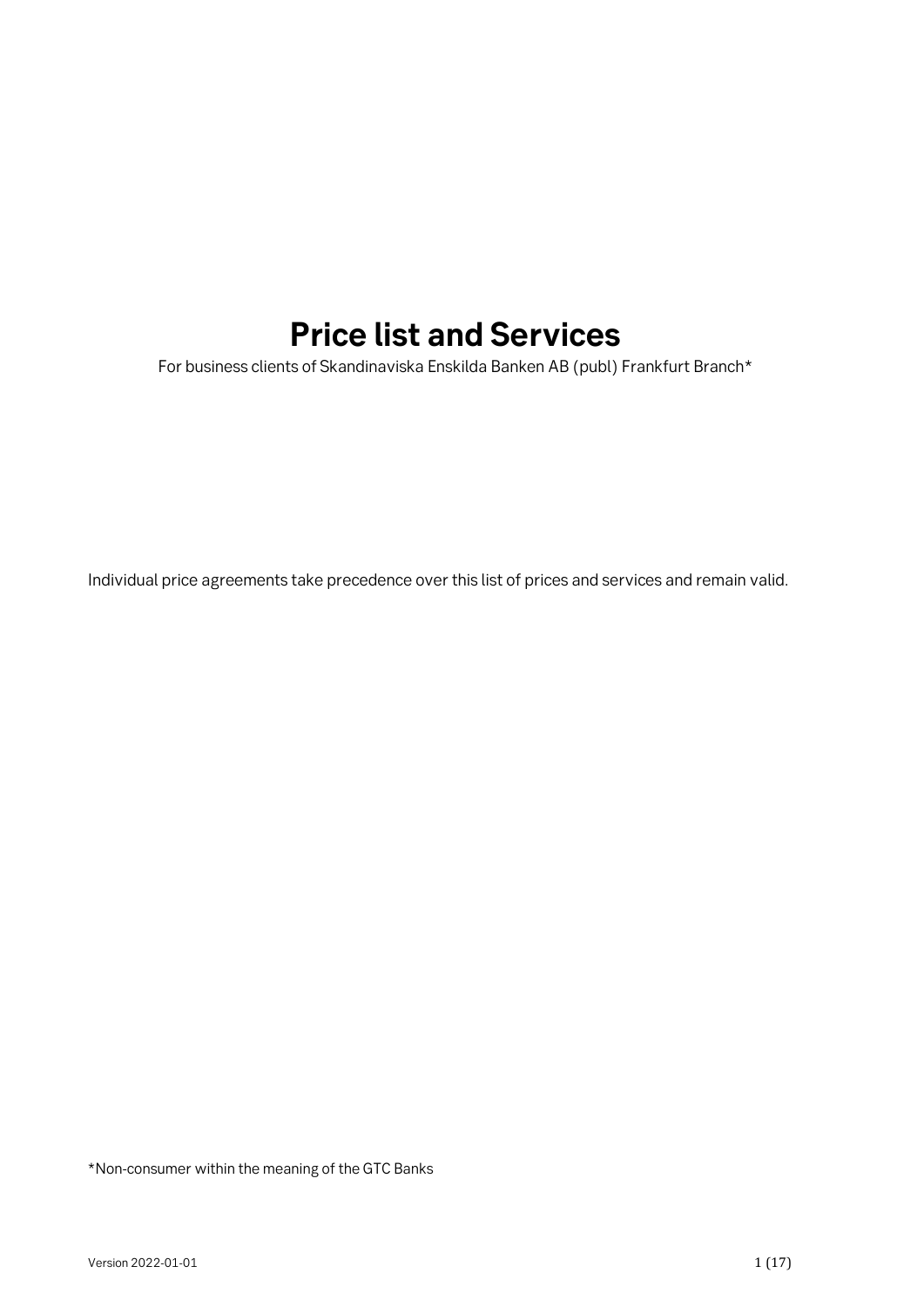| 1.  | <b>General Information about SEB AB Frankfurt Branch</b>                                                                                                                                                              | 3              |
|-----|-----------------------------------------------------------------------------------------------------------------------------------------------------------------------------------------------------------------------|----------------|
| 1.1 | Name and Addresses                                                                                                                                                                                                    | $\overline{3}$ |
| 1.2 | Responsible Authorities                                                                                                                                                                                               | $\overline{3}$ |
| 1.3 | Language                                                                                                                                                                                                              | 3              |
| 2.  | <b>Cash Positioning</b>                                                                                                                                                                                               | 4              |
| 2.1 | Implementation                                                                                                                                                                                                        | 4              |
| 2.2 | Accounts and related services                                                                                                                                                                                         | 4              |
| 2.3 | <b>Liquidity Management</b>                                                                                                                                                                                           | 4              |
| 2.4 | <b>Cash Concentration</b>                                                                                                                                                                                             | 4              |
| 2.5 | Virtual Cash Management                                                                                                                                                                                               | 5              |
| 2.6 | Deposit fee                                                                                                                                                                                                           | 5              |
| 2.7 | Short-term Investment                                                                                                                                                                                                 | 5              |
| 2.8 | Site Access Fee                                                                                                                                                                                                       | 5              |
| 3.  | <b>General Information regarding Payments</b>                                                                                                                                                                         | 6              |
| 3.1 | <b>Business Days</b>                                                                                                                                                                                                  | 6              |
| 3.2 | Cut-off Times and Value Dating                                                                                                                                                                                        | 6              |
| 3.3 | Pre-Notifications                                                                                                                                                                                                     | $\,8\,$        |
| 3.4 | <b>Execution Deadlines</b>                                                                                                                                                                                            | 8              |
| 4.  | <b>Payments</b>                                                                                                                                                                                                       | 9              |
| 4.1 | Payments within Germany and to other states of the European Economic Area (EEA) in euros or in other EEA<br>currencies                                                                                                | 9              |
| 4.2 | Payments within Germany and to other states of the European Economic Area (EEA) in currencies of a state<br>outside the EEA (third-country currency) as well as transfers to states outside the EEA (third countries) | 10             |
| 5.  | <b>Global Channels</b>                                                                                                                                                                                                | 12             |
| 5.1 | C&I Online                                                                                                                                                                                                            | 12             |
| 5.2 | <b>Integration Services</b>                                                                                                                                                                                           | 12             |
| 5.3 | Reporting in Global Standards                                                                                                                                                                                         | 13             |
| 6.  | <b>Additional Services</b>                                                                                                                                                                                            | 14             |
| 6.1 | Resources and projects                                                                                                                                                                                                | 14             |
| 6.2 | Advanced support                                                                                                                                                                                                      | 14             |
| 6.3 | <b>Statistics</b>                                                                                                                                                                                                     | 14             |
| 6.4 | Fast Track                                                                                                                                                                                                            | 14             |
| 6.5 | Extra services outside standard offering                                                                                                                                                                              | 14             |
| 6.6 | Mail and courier                                                                                                                                                                                                      | 15             |
| 7.  | <b>Prices for financial instruments</b>                                                                                                                                                                               | 16             |
| 7.1 | Execution of client orders to buy or sell financial instruments                                                                                                                                                       | 16             |
| 8.  | <b>Exchange rate for FX transactions</b>                                                                                                                                                                              | 17             |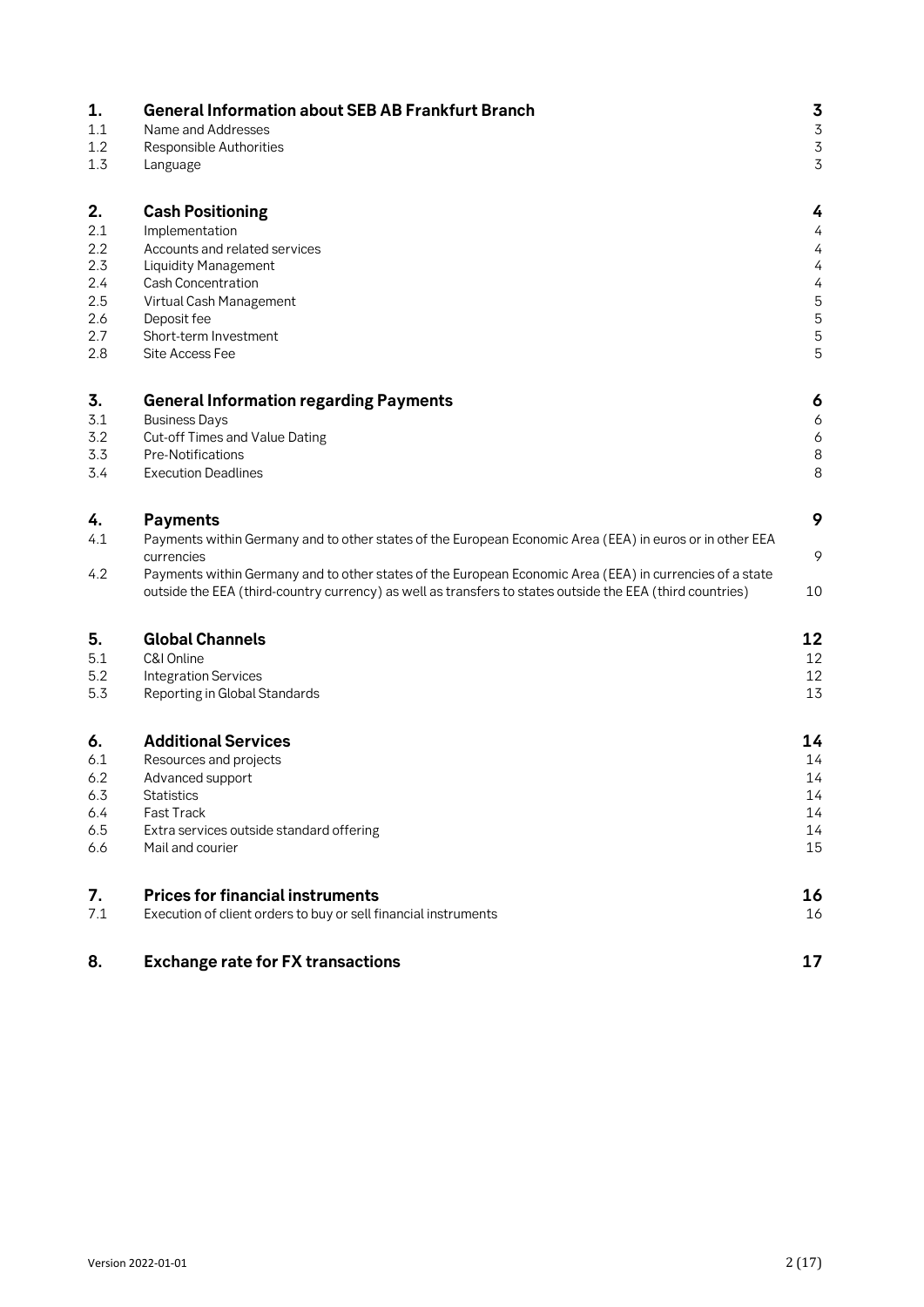## **1. General Information about SEB AB Frankfurt Branch<sup>1</sup>**

#### **1.1 Name and Addresses**

NAME AND POSTAL ADDRESS OF THE BANK

Skandinaviska Enskilda Banken AB (publ) Frankfurt Branch Stephanstrasse 14 – 16 60313 Frankfurt am Main

CONTACT ADDRESSES

The address of the bank relevant for the business relationship or other communication addresses of the bank will be communicated separately.

INTERNAL COMPLAINTS OFFICE

Skandinaviska Enskilda Banken AB (publ) Frankfurt Branch, Beschwerdemanagement, Stephanstr. 14 - 16, 60313 Frankfurt am Main, E-Mail: complaint@seb.de, Tel. +49 69 258-0

#### **1.2 Responsible Authorities**

SUPERVISORY AUTHORITIES

Schwedische Finansinspektionen (Home Regulator), Bundesanstalt für Finanzdienstleitungsaufsicht (BaFin, Host Regulator)

COMMERCIAL REGISTER

Amtsgericht Frankfurt am Main, HRB 77207

### **1.3 Language**

CONTRACTUAL LANGUAGE

The authoritative language for the business relationship with the customer is German.

<sup>1</sup> Changes to the general information on Skandinaviska Enskilda Banken AB Frankfurt Branch result from our business correspondence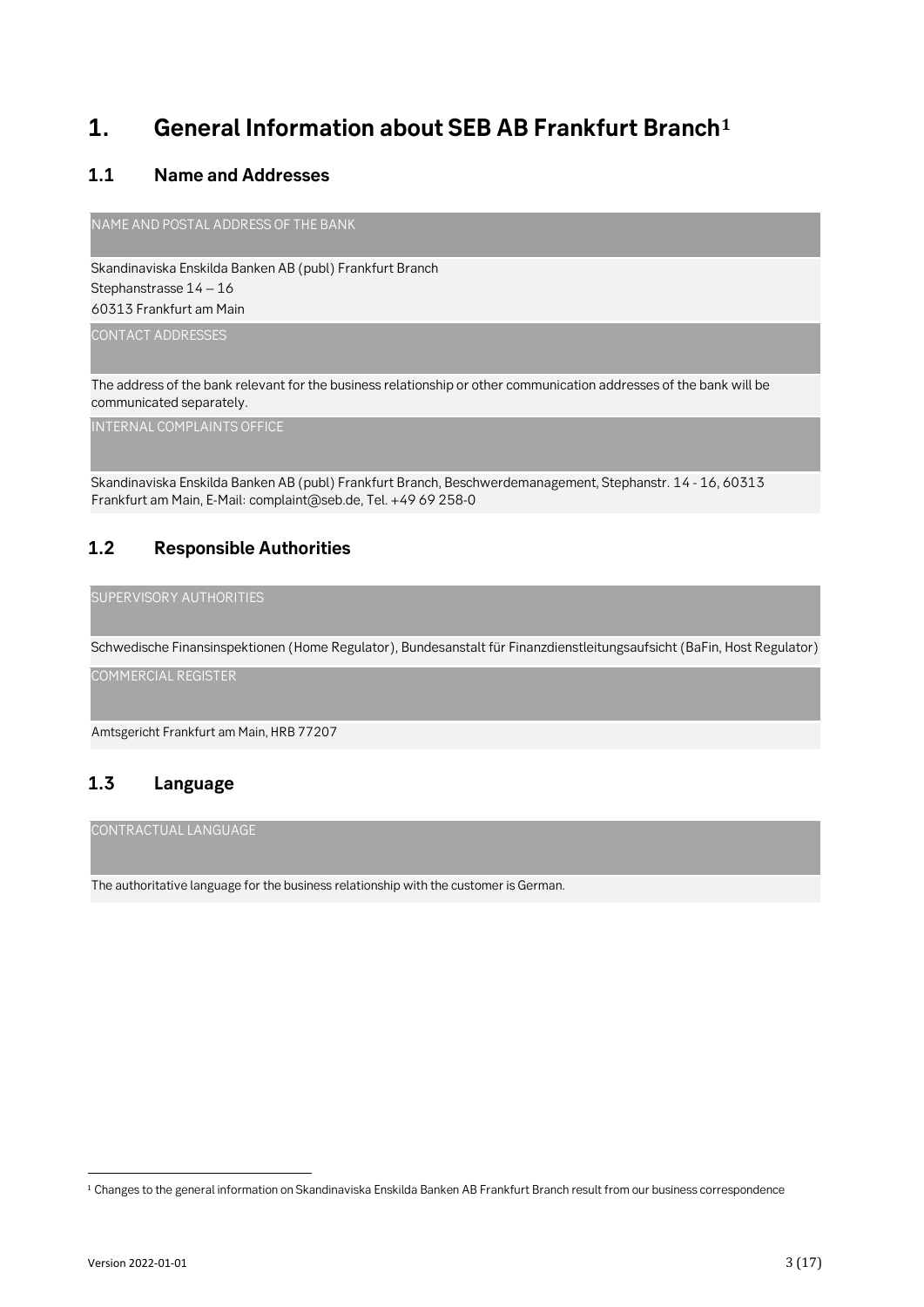## **2. Cash Positioning**

### **2.1 Implementation**

| <b>IMPLEMENTATION FEES</b>                                    | <b>COMMENTS</b>     | <b>EUR</b> |
|---------------------------------------------------------------|---------------------|------------|
| Current accounts                                              | Per account opening | 50,00      |
| Current accounts for GmbH in founding, per account<br>opening | Per account opening | 750.00     |

### **2.2 Accounts and related services**

| ACCOUNTS AND RELATED SERVICES   | <b>COMMENTS</b>       | <b>EUR</b>                   |
|---------------------------------|-----------------------|------------------------------|
| Current account                 | Per account and month | 10,00                        |
| Account statements <sup>1</sup> | Per account and month | 25,00                        |
| Audit reports <sup>2</sup>      | Per report            | 100,00                       |
| PostIdent                       |                       | External fee - waived by SEB |

### **2.3 Liquidity Management**

| <b>CASH POOLING</b>                                                                                                                                             | <b>COMMENTS</b>                                              | <b>EUR</b>         |
|-----------------------------------------------------------------------------------------------------------------------------------------------------------------|--------------------------------------------------------------|--------------------|
| Nordic and Zero balancing cash pool - per<br>consolidation/master account, summary account,<br>transaction account and current account linked to a cash<br>pool | Per account and month                                        | According to offer |
| Changes in cash pool internal interest and internal credit<br>conditions performed by SEB                                                                       | Per hour                                                     | According to offer |
| Reconstruction of cash pools                                                                                                                                    | Per started hour                                             | According to offer |
| <b>ADVANCED FEATURES</b>                                                                                                                                        | <b>COMMENTS</b>                                              | <b>EUR</b>         |
| Liquidity optimization                                                                                                                                          | Monthly per master, consolidation<br>and stand alone account | According to offer |
| Overdraft flex                                                                                                                                                  | Monthly per master, consolidation<br>and stand alone account | According to offer |
| Interest optimization                                                                                                                                           | Monthly per master, consolidation<br>and stand alone account | According to offer |

### **2.4 Cash Concentration**

| AUTOMATED SWEEPS/TOPPING                                                     | <b>COMMENTS</b> | <b>EUR</b>         |
|------------------------------------------------------------------------------|-----------------|--------------------|
| Daily Sweep/Topping, fee per connected source account, Per account and month |                 | According to offer |
| debited the target account holder                                            |                 |                    |

<sup>1</sup> Per address and provided that the bank has already fulfilled its information obligations and is not responsible for the reason for the creation <sup>2</sup> By request of the customer, not prepared by the bank unilaterally.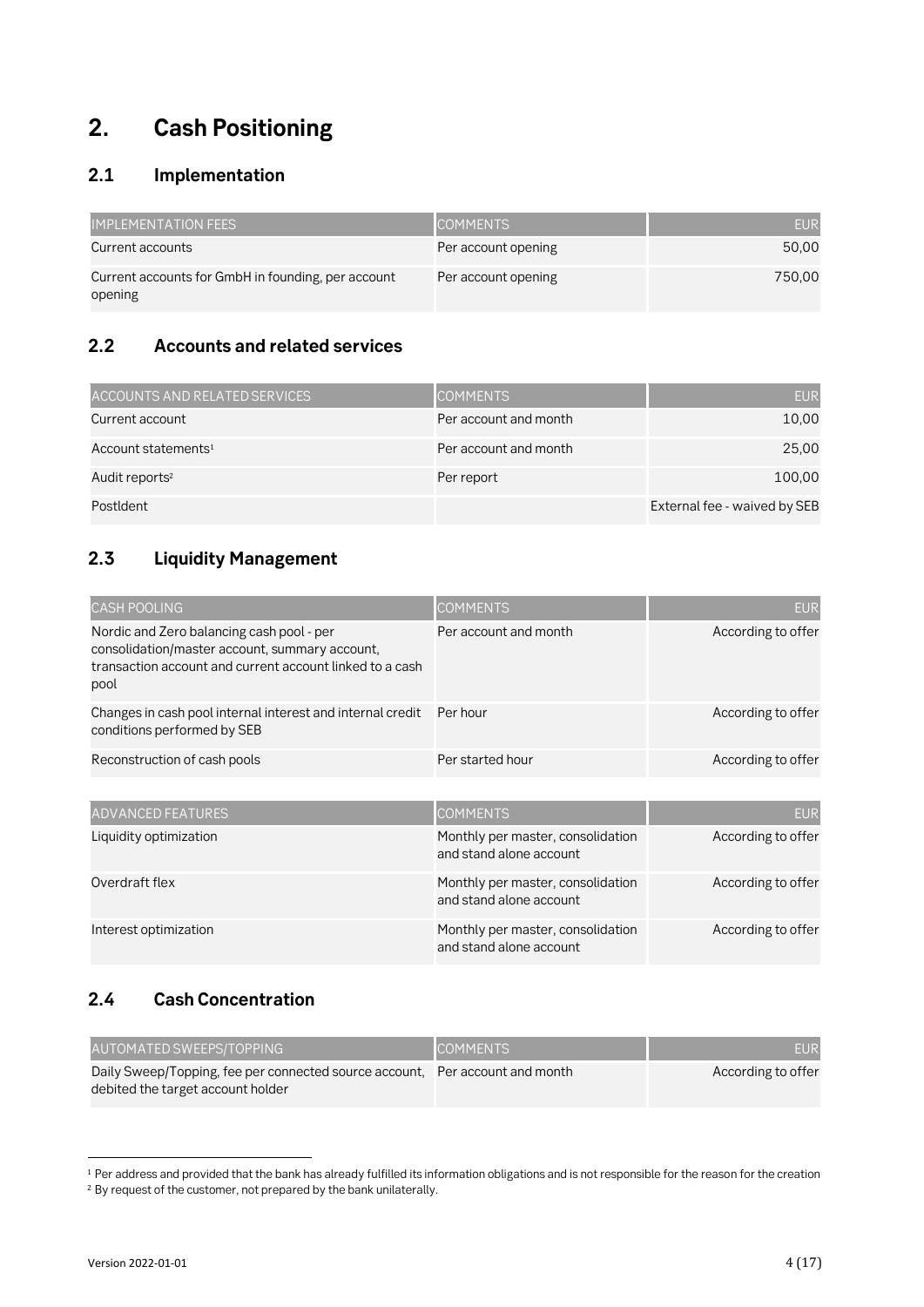| AUTOMATED SWEEPS/TOPPING                                                                      | <b>COMMENTS</b>       | <b>EUR</b>         |
|-----------------------------------------------------------------------------------------------|-----------------------|--------------------|
| Weekly Sweep/Topping, fee per connected source<br>account, debited the target account holder  | Per account and month | According to offer |
| Monthly Sweep/Topping, fee per connected source<br>account, debited the target account holder | Per account and month | According to offer |
| Transaction fee, accounts held in SEB                                                         | Per transaction       | According to offer |
| Transaction fee, source account held in another bank <sup>1</sup>                             |                       | According to offer |

### **2.5 Virtual Cash Management**

| <b>VCM</b>              | <b>COMMENTS</b>    | <b>EUR</b>         |
|-------------------------|--------------------|--------------------|
| Virtual Cash Management | Per implementation | According to offer |

### **2.6 Deposit fee**

DEPOSIT FEE A deposit fee is charged for currencies where the deposit rate in the applicable central bank is zero or negative. The deposit fee, as determined by the bank from time to time, is calculated on daily booked balances and charged monthly

### **2.7 Short-term Investment**

| SHORT-TERM INVESTMENTS FOR STAND-ALONE AND<br><b>CASH POOL ACCOUNTS</b> | <b>COMMENTS</b>                 | <b>ALL CURRENCIES</b>   |
|-------------------------------------------------------------------------|---------------------------------|-------------------------|
| Deposits                                                                | Monthly or quarterly in arrears | $0.00\%$                |
| Overdraft <sup>2</sup>                                                  | Monthly or quarterly in arrears | SEB Base Rate $+10,75%$ |
| Overdraft facility fee                                                  | Levied annually in advance      | 3.00%                   |

The SEB Base Rate is set separately for each currency. You can find information about the current SEB Base Rate on the Internet at www.seb.de. Please note that changes to the SEB Base Rate will not be communicated separately.

The €STR (Euro Short-Term Rate) is a reference interest rate for the euro. The ECB has published the €STR on each TARGET2 trading day at 08:00 CET since 2 October 2019. If an error is identified that changes the previously published rate by more than two basis points, the ECB will republish the €STR at 09:00 CET on the same day. No changes will be made to the Euro Short-Term Rate thereafter.

### **2.8 Site Access Fee**

| <b>SERVICE</b>                                                                                                                                                                                                            | <b>COMMENTS</b>                                                   | <b>EUR</b> |
|---------------------------------------------------------------------------------------------------------------------------------------------------------------------------------------------------------------------------|-------------------------------------------------------------------|------------|
| International site access fee<br>Fee covering regulatory and infrastructure costs for<br>accessing additional SEB sites' services.<br>(Not including fees for accounts and other services that<br>are charged separately) | Per client, country and month.<br>VAT will be added to the price. | 410.00     |

<sup>1</sup> A pre-condition for Automated Sweeping/Topping set-up's with source account held in Other bank is an incoming MT940 from the other bank, not part of yearly account fee for Automated Sweeps.

<sup>&</sup>lt;sup>2</sup> Any granting of credit facilities would be specified in a separate facility letter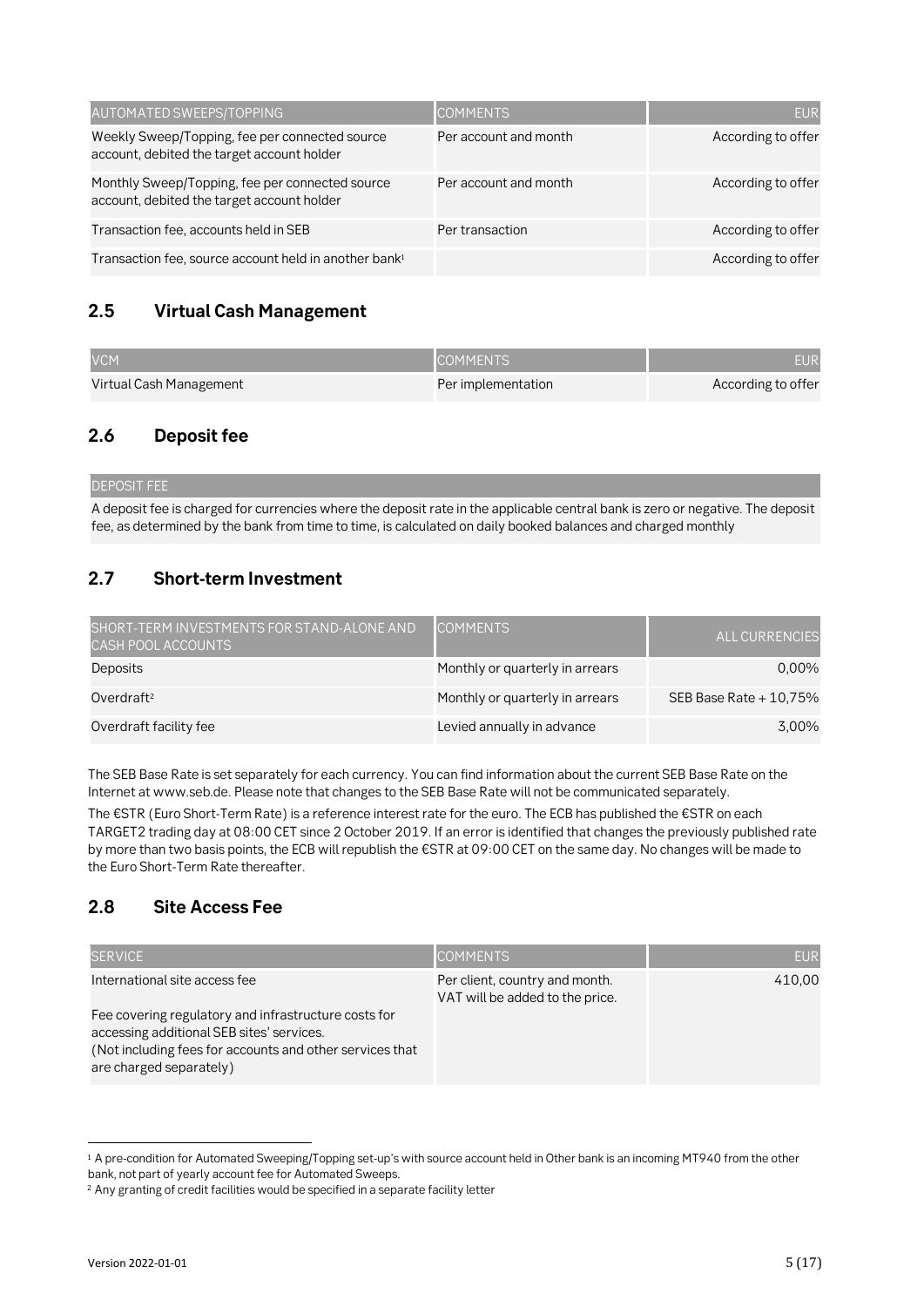## **3. General Information regarding Payments**

### **3.1 Business Days**

A business day is any day on which the payment service providers involved in the execution of a payment transaction maintain the business operations necessary for the execution of payment transactions.

The bank maintains the business operations necessary for the execution of payments as follows:

All working days, except:

- Saturdays
- The public holidays defined in Target 2: New Year, Good Friday, Easter Monday, May 1st and December 25th and 26th
- 31. December
- Working days on which the Bank is closed due to local peculiarities and these days have been announced in good time in advance.

### **3.2 Cut-off Times and Value Dating**

The listed cut-off times for outgoing payments are applicable for payments initiated via stated channels. All cut-off times quoted in Central European Time (CET).

Cut-off times via GCA and SWIFT M101 should be considered as a "soft" best effort cut-off time.

The value dates given in this list are applied on the condition that the payment order has been received by the Bank by the respective currency's cut-off time and that the payment order can be processed straight through (STP). Other payments will be executed on best effort.

For outgoing payments credit value date is the date when the funds are available to the receiving bank. The receipt of the payment to the beneficiary depends on the practice in each country and bank.

The cut-off times below might change from time to time.

| . uyuww                                             |                                    |                                                        |                                        |                                     |                                                                         |                                            |
|-----------------------------------------------------|------------------------------------|--------------------------------------------------------|----------------------------------------|-------------------------------------|-------------------------------------------------------------------------|--------------------------------------------|
| PAYMENT TYPES                                       | <b>CURRENCY</b>                    | <b>CUT OFF</b><br><b>TIME</b><br><b>C&amp;I ONLINE</b> | CUT OFF TIME<br>ISO 20022 <sup>1</sup> | <b>CUT OFF TIME</b><br><b>EBICS</b> | <b>DEBIT</b><br>VALUE<br><b>DATE</b><br><b>CLIENT</b><br><b>ACCOUNT</b> | CREDIT VALUE DATE<br><b>RECEIVING BANK</b> |
| <b>Domestic Payments</b>                            |                                    |                                                        |                                        |                                     |                                                                         |                                            |
| Intra-company transfer within<br><b>SEB Germany</b> | All                                | 16:30D                                                 | 16:00 D                                | 16:00 D                             | D                                                                       | D                                          |
| Intra-company transfer within<br>cash pool          | All                                | 16:30D                                                 | 16:00 D                                | 16:00 D                             | D                                                                       | D                                          |
| <b>SEPA Credit Transfers</b>                        |                                    |                                                        |                                        |                                     |                                                                         |                                            |
| <b>SEPA Credit Transfer</b>                         | <b>EUR</b>                         | 14:00 D                                                | 14:00 D                                | 14:00 D                             | D                                                                       | D                                          |
| SEPA Salary same day value                          | <b>EUR</b>                         | 14:00<br>D                                             | 14:00 D                                | 14:00 D                             | D                                                                       | D                                          |
| <b>SEPA Salary Normal</b>                           | <b>EUR</b>                         | 17:00<br>D                                             | 17:00 D                                | 17:00 D                             | D                                                                       | $D+1$                                      |
| <b>Cross border payments</b>                        |                                    |                                                        |                                        |                                     |                                                                         |                                            |
| International Normal,                               | All                                | 15:00 D                                                | 14:30 D                                | 15:00 D                             | $\mathsf{D}$                                                            | $D + 1^1$                                  |
| Credit Transfer, Express (CCU)                      | <b>EUR</b>                         | 16:00<br>D                                             | 16:00 D                                | 16:00 D                             | D                                                                       | D                                          |
| International Same day value                        | <b>CNY</b><br>HKD, TRY<br>ILS, RSD | 08:20D<br>08:30 D<br>09:30D                            | 08:00 D<br>08:00 D<br>09:00 D          | 08:00D<br>08:00 D<br>09:00 D        | D                                                                       | D                                          |

#### **Payables**

 $1$  some odd currencies will have  $D+2$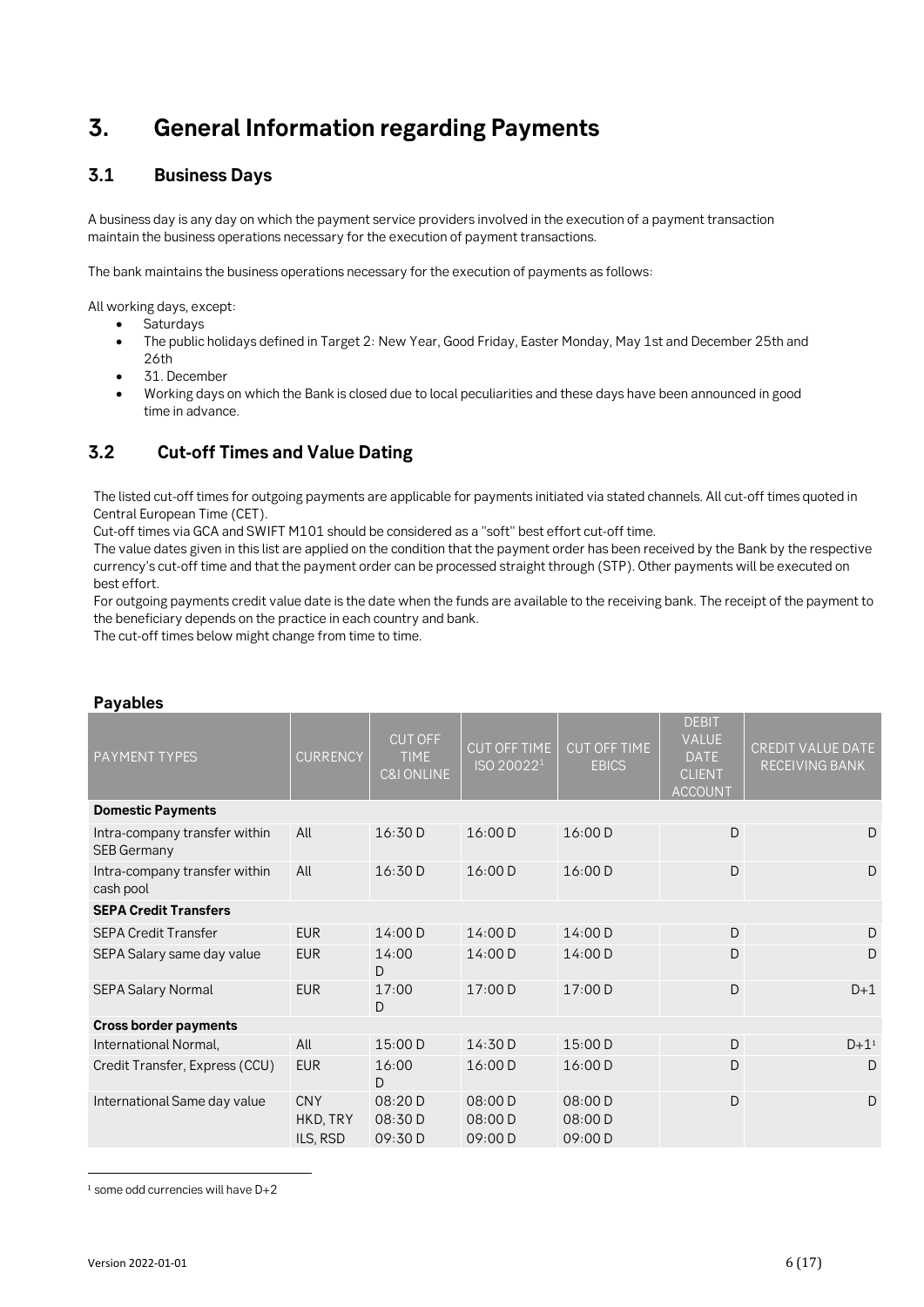| CZK, HRK,  | 10:30 D                                                                                                                                                                                                              | 10:00 D                                                                                                                                                                                                                     | 10:00 D                                                                                                                                                         |                                                                                                                                                               |   |
|------------|----------------------------------------------------------------------------------------------------------------------------------------------------------------------------------------------------------------------|-----------------------------------------------------------------------------------------------------------------------------------------------------------------------------------------------------------------------------|-----------------------------------------------------------------------------------------------------------------------------------------------------------------|---------------------------------------------------------------------------------------------------------------------------------------------------------------|---|
| HUF, PLN,  | 13:30                                                                                                                                                                                                                | 13:00 D                                                                                                                                                                                                                     | 13:00 D                                                                                                                                                         |                                                                                                                                                               |   |
|            |                                                                                                                                                                                                                      |                                                                                                                                                                                                                             |                                                                                                                                                                 |                                                                                                                                                               |   |
|            |                                                                                                                                                                                                                      |                                                                                                                                                                                                                             |                                                                                                                                                                 |                                                                                                                                                               |   |
|            |                                                                                                                                                                                                                      |                                                                                                                                                                                                                             |                                                                                                                                                                 |                                                                                                                                                               |   |
|            |                                                                                                                                                                                                                      |                                                                                                                                                                                                                             |                                                                                                                                                                 |                                                                                                                                                               |   |
|            |                                                                                                                                                                                                                      |                                                                                                                                                                                                                             |                                                                                                                                                                 |                                                                                                                                                               |   |
|            |                                                                                                                                                                                                                      |                                                                                                                                                                                                                             |                                                                                                                                                                 |                                                                                                                                                               |   |
|            |                                                                                                                                                                                                                      |                                                                                                                                                                                                                             |                                                                                                                                                                 |                                                                                                                                                               |   |
|            |                                                                                                                                                                                                                      |                                                                                                                                                                                                                             |                                                                                                                                                                 |                                                                                                                                                               |   |
|            |                                                                                                                                                                                                                      |                                                                                                                                                                                                                             |                                                                                                                                                                 |                                                                                                                                                               |   |
|            |                                                                                                                                                                                                                      |                                                                                                                                                                                                                             |                                                                                                                                                                 |                                                                                                                                                               |   |
|            |                                                                                                                                                                                                                      |                                                                                                                                                                                                                             |                                                                                                                                                                 |                                                                                                                                                               |   |
|            |                                                                                                                                                                                                                      |                                                                                                                                                                                                                             |                                                                                                                                                                 |                                                                                                                                                               |   |
| <b>KWD</b> |                                                                                                                                                                                                                      |                                                                                                                                                                                                                             |                                                                                                                                                                 |                                                                                                                                                               |   |
| AUD, NZD,  | 16:30 D-1                                                                                                                                                                                                            | 16:00 D-1                                                                                                                                                                                                                   | 16:00 D-1                                                                                                                                                       |                                                                                                                                                               |   |
|            |                                                                                                                                                                                                                      |                                                                                                                                                                                                                             |                                                                                                                                                                 |                                                                                                                                                               |   |
|            |                                                                                                                                                                                                                      |                                                                                                                                                                                                                             |                                                                                                                                                                 |                                                                                                                                                               |   |
|            |                                                                                                                                                                                                                      |                                                                                                                                                                                                                             |                                                                                                                                                                 |                                                                                                                                                               | D |
|            |                                                                                                                                                                                                                      |                                                                                                                                                                                                                             |                                                                                                                                                                 |                                                                                                                                                               |   |
|            |                                                                                                                                                                                                                      |                                                                                                                                                                                                                             |                                                                                                                                                                 |                                                                                                                                                               |   |
|            |                                                                                                                                                                                                                      |                                                                                                                                                                                                                             |                                                                                                                                                                 |                                                                                                                                                               |   |
|            | value                                                                                                                                                                                                                |                                                                                                                                                                                                                             |                                                                                                                                                                 |                                                                                                                                                               |   |
|            | RON, ZAR,<br>RUB, ISK<br>CHF<br>NOK, MXN<br>EUR, DKK<br><b>SEK</b><br><b>CAD</b><br><b>USD</b><br><b>GBP</b><br><b>INR</b><br><b>TND</b><br><b>SGD</b><br>AED, SAR,<br><b>JPY</b><br><b>BHD</b><br><b>THB</b><br>All | D<br>14:30 D<br>15:00 D<br>15:30 D<br>16:30D<br>16:30D<br>16:45D<br>17:00 D<br>09:30<br>$D-1$<br>10:30 D-1<br>12:30 D-1<br>13:00 D-1<br>15:30 D-2<br>16:30 D-2<br>Same cut-off<br>times as for<br>International<br>Same day | 14:00 D<br>14:30 D<br>15:00 D<br>16:30 D<br>16:00 D<br>16:15D<br>16:30 D<br>09:00 D-1<br>$10:00 D-1$<br>12:00 D-1<br>12:30 D-1<br>15:00 D-2<br>16:00 D-2<br>N/A | 14:00 D<br>14:30 D<br>15:00 D<br>16:30 D<br>16:00 D<br>16:15D<br>16:30 D<br>09:00 D-1<br>10:00 D-1<br>12:00 D-1<br>12:30 D-1<br>15:00 D-2<br>16:00 D-2<br>N/A | D |

#### **Receivables**

| <b>PAYMENT TYPES</b>                                | CURRENCY   | <b>CUT OFF</b><br><b>TIME</b><br><b>C&amp;I ONLINE</b> | <b>CUT OFF TIME</b><br>ISO 200221 | <b>CUT OFF TIME</b><br><b>EBICS</b> | <b>CREDIT</b><br><b>VALUE</b><br><b>DATE SEB</b> | <b>CREDIT VALUE DATE</b><br><b>CLIENT ACCOUNT</b> |
|-----------------------------------------------------|------------|--------------------------------------------------------|-----------------------------------|-------------------------------------|--------------------------------------------------|---------------------------------------------------|
| <b>SEPA Direct Debits</b>                           |            |                                                        |                                   |                                     |                                                  |                                                   |
| <b>SEPA Direct Debit Core</b>                       | <b>EUR</b> | 12:00 D-1                                              | $12:00 D-1$                       | 12:00 D-1                           | D                                                | D                                                 |
| <b>SEPA Direct Debit B2B</b>                        | <b>EUR</b> | 12:00 D-1                                              | $12:00 D-1$                       | 12:00 D-1                           | D                                                | D                                                 |
| SEPA Card Clearing (SCC)                            | <b>EUR</b> | N/A                                                    | N/A                               | 08:30 D                             | D                                                | D                                                 |
| PAYMENT TYPES                                       |            |                                                        |                                   |                                     |                                                  | <b>CREDIT VALUE DATE</b><br><b>CLIENT ACCOUNT</b> |
| <b>Domestic Payments</b>                            |            |                                                        |                                   |                                     |                                                  |                                                   |
| Cheque                                              |            |                                                        |                                   |                                     | $D+7$                                            | $D+7$                                             |
| <b>SEPA Credit Transfers</b>                        |            |                                                        |                                   |                                     |                                                  |                                                   |
| <b>SEPA Credit Transfer</b>                         |            |                                                        |                                   |                                     | D                                                | D                                                 |
| Cross border payments <sup>2</sup>                  |            |                                                        |                                   |                                     |                                                  |                                                   |
| Cross border payment in EEA currencies <sup>3</sup> |            |                                                        |                                   |                                     | D                                                | D                                                 |
| Cross border payment in other currencies            |            |                                                        |                                   |                                     |                                                  | D                                                 |
| Same day value payment                              |            |                                                        |                                   |                                     |                                                  | D                                                 |

#### **Cut-off times:**

D = value today (the payment order must be delivered to the bank on the debit value date, the latest)

D-1 = value tomorrow (the payment order must be delivered to the bank one day before the debit value date, the latest)

D-2 = value in two days (the payment order must be delivered to the bank two days before the debit value date, the latest)

Submissions after the relevant time for same-day settlement shall be treated as submissions of the following working day before the relevant time.

<sup>1</sup> Applicable to the channels Global Corporate Access (GCA), File Handling Services (FHS) and Corporate Access over SWIFT(CAoS)

<sup>2</sup> Same cut-off times as for International Same day value

<sup>3</sup> EEA currencies currently include: Euro, Bulgarian Lev, Danish Krone, Icelandic Krona, Croatian Kuna, Norwegian Krone, Polish Zloty,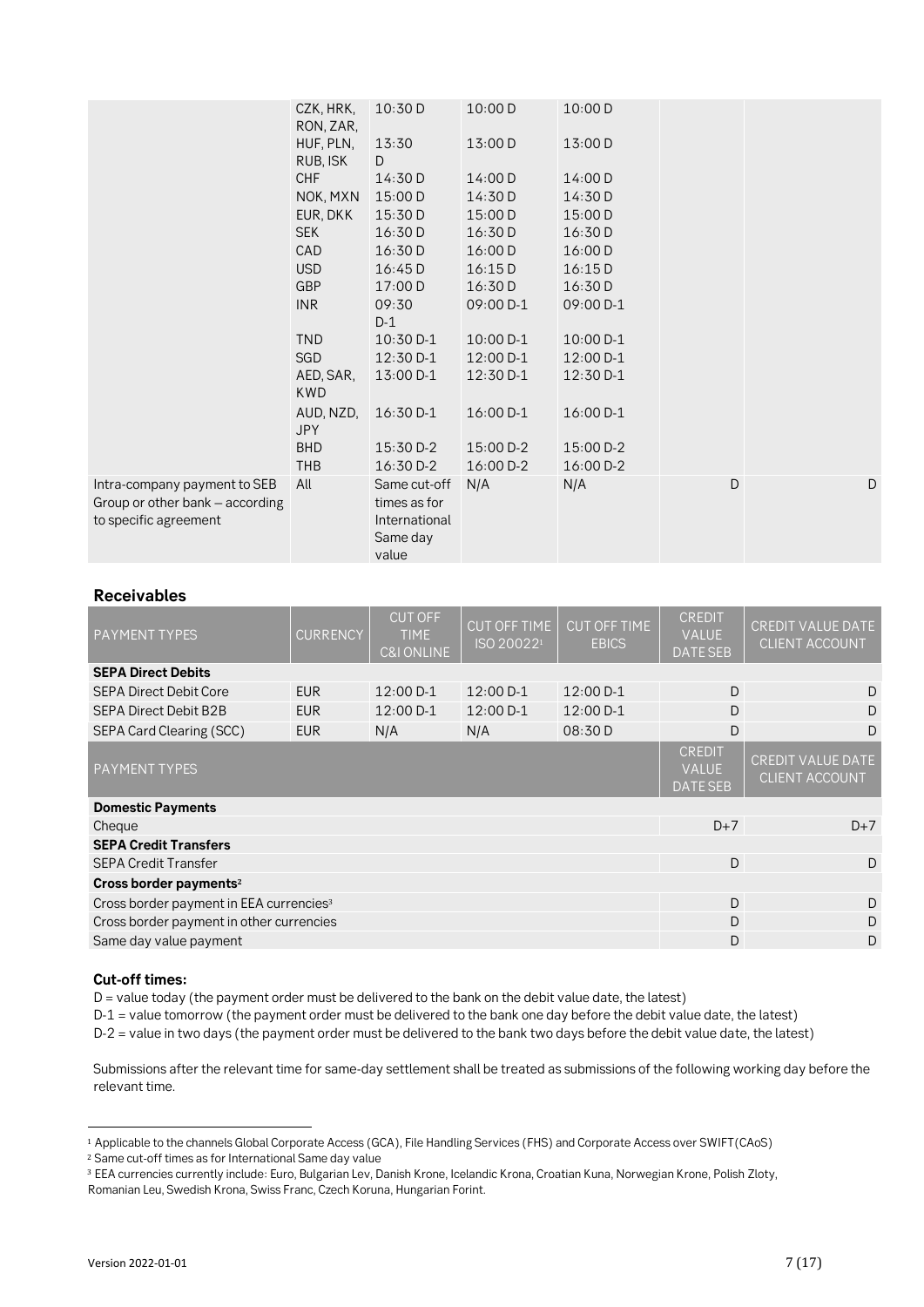### **3.3 Pre-Notifications**

If the Bank collects SEPA direct debits as a creditor, the period for pre-notification is reduced to one business day.

#### **3.4 Execution Deadlines**

#### **3.4.1 Credit Transfers**

The Bank is obliged to ensure that the transfer amount is received by the payee's payment service provider as follows:

- transfers in euro: 1 business day
- transfers in other EEA currencies<sup>1</sup>: 1 business day
- Transfers in currencies of a country outside the EEA (third country currency2) as well as transfers in countries outside the EEA (third countries<sup>3</sup>): Transfers are executed in 2 business days (without FX transaction) or 3 business days (with FX transaction).

#### **3.4.2 Direct Debits**

The Bank is obliged to ensure that the direct debit amount is received by the payee's payment service provider within one (1) business day at the latest.

<sup>1</sup> EEA currencies currently include: Euro, Bulgarian Lev, Danish Krone, Icelandic Krona, Croatian Kuna, Norwegian Krone, Polish Zloty, Romanian Leu, Swedish Krona, Swiss Franc, Czech Koruna, Hungarian Forint

<sup>2</sup> For example, US dollar

<sup>&</sup>lt;sup>3</sup> Third countries are all countries outside the European Economic Area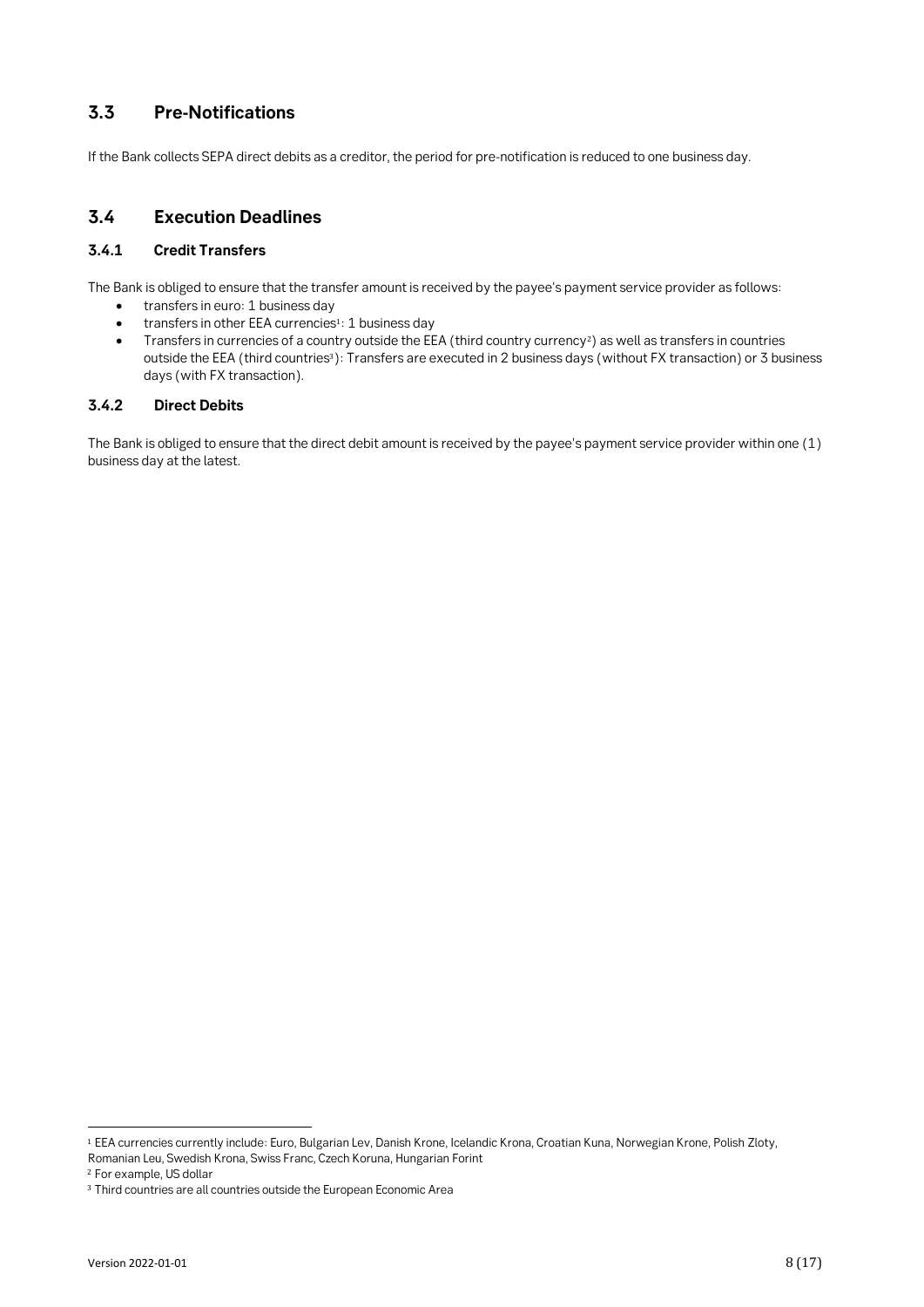## **4. Payments**

### **4.1 Payments within Germany and to other states of the European Economic Area<sup>1</sup> (EEA) in euros or in other EEA currencies<sup>2</sup>**

#### **4.1.1 Receivables**

The Bank is authorised to debit any fees before the amount is credited to the beneficiary's account. In this case the Bank will display the amount of the transfer and the fees which have been debited separately.

| <b>PAYMENT TYPE</b>         | <b>COMMENTS</b> | <b>EUR</b> |
|-----------------------------|-----------------|------------|
| <b>SEPA Credit Transfer</b> | Per payment     | 0.15       |
| <b>SEPA Direct Debit</b>    | Per collection  | 0.15       |
| EUR Urgent/CCU              | Per payment     | 2,50       |
| SEPA Card Clearing/SCC      | Per payment     | 0.15       |
| Domestic Cheque collection  | Per cheque      | 15,00      |

#### **4.1.2 Payables**

| <b>PAYMENT TYPE</b>               | <b>COMMENTS</b> | <b>EUR</b> |
|-----------------------------------|-----------------|------------|
| SEPA Credit Transfer <sup>3</sup> | Per payment     | 0.15       |
| SEPA Direct Debit                 | Per payment     | 0.15       |
| EUR Urgent/CCU                    | Per payment     | 2,50       |

#### **4.1.3 Other Services**

|            | <b>PAYMENT TYPE</b>                               | <b>COMMENTS</b>                            | <b>EUR</b>           |
|------------|---------------------------------------------------|--------------------------------------------|----------------------|
| monitoring | SEPA Direct Debit - Debtor B2B mandate set-up and | Per mandate monthly                        | 0,70                 |
|            | SEPA Standing order <sup>4</sup>                  | Implementation/adjustment/<br>cancellation | 3,00                 |
|            | SEPA Direct Debit R message <sup>5</sup>          |                                            |                      |
|            | SEB's charge                                      | Per electronic R message                   | 5,00                 |
|            | Third-party costs                                 |                                            | Third-party bank fee |

<sup>1</sup> The European Economic Area currently comprises the EU Member States Austria, Belgium, Bulgaria, Croatia, Cyprus, the Czech Republic, Denmark, Estonia, France (including French Guiana, Guadeloupe, Martinique, Mayotte, Réunion), Finland, Germany, Greece, Hungary, Ireland, Italy, Latvia, Lithuania, Luxembourg, Malta, the Netherlands, Poland, Portugal, Romania, Slovakia, Slovenia, Spain, Sweden and the countries of Iceland, Liechtenstein and Norway.

<sup>&</sup>lt;sup>2</sup> EEA currencies currently include: Euro, Bulgarian Lev, Danish Krone, Icelandic Krona, Croatian Kuna, Norwegian Krone, Polish Zloty, Romanian Leu, Swedish Krona, Swiss Franc, Czech Koruna, Hungarian Forint.

<sup>3</sup> If the receiver's bank is not reachable for SEPA Credit Transfer (and the transaction is instructed as single booking) the payment will instead be sent as an International payment but still be priced as a SEPA Credit Transfer for initiating customer.

<sup>4</sup> Except for standing orders in favor of own accounts hold with SEB.

<sup>5</sup> Fee for the presenter of a direct debit in the event of a return debit to the presenter (irrespective of whether the return is received from another bank or from our company)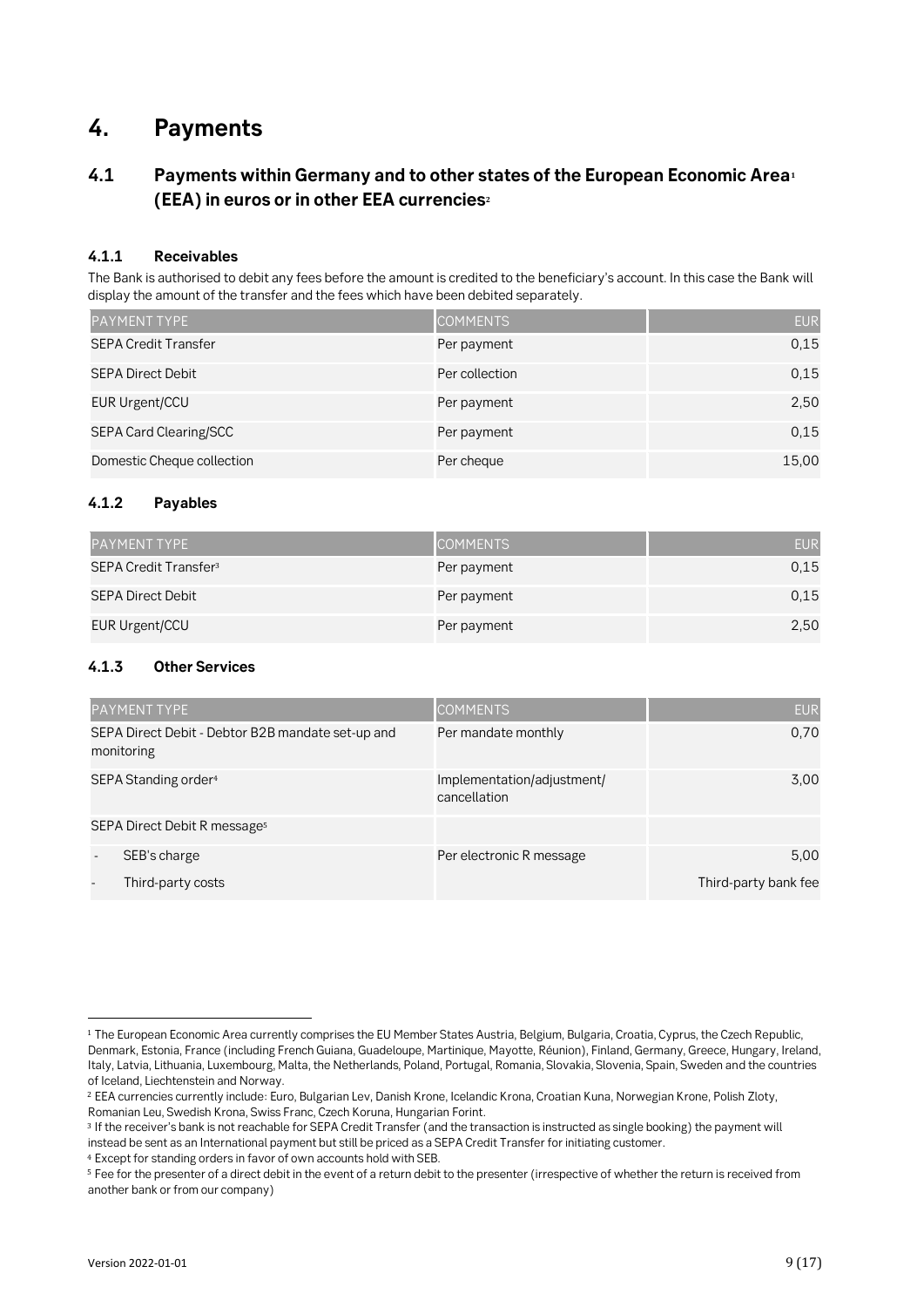### **4.2 Payments within Germany and to other states of the European Economic Area<sup>1</sup> (EEA) in currencies of a state outside the EEA (third-country currency2) as well as transfers to states outside the EEA (third countries3)**

#### **4.2.1 Receivables**

The bank is authorised to deduct its charges from the transferred transfer amount the amount is credited to the beneficiary's account, but then shows the full transfer amount and its charge separately.

But no charge if the transfer contains the payer's charge instruction "payer bears all charges".

Who has to bear the charges for the execution of the credit transfer is determined by the charge arrangement between the payer and his payment service provider.

| <b>PAYMENT TYPE</b>                               | <b>COMMENTS</b> | <b>EUR</b> |
|---------------------------------------------------|-----------------|------------|
| International payment                             | Per payment     | 25,00      |
| Intra-company payment from SEB Group <sup>4</sup> | Per payment     | 0.00       |

#### **4.2.2 Payables**

.

If the payer expressly gives no other instruction, the payer and the payee shall each bear the charges levied by their payment service provider ("0" or "SHA"). The payer shall then bear the following charges:

| <b>PAYMENT TYPE</b>                | <b>COMMENTS</b> | EUR   |
|------------------------------------|-----------------|-------|
| International Normal               | Per payment     | 25,00 |
| International Same day value       | Per payment     | 50,00 |
| Intra-company payment to SEB Group | Per payment     | 10,00 |

#### **4.2.3 International and SEPA payment related services**

| OTHER SERVICES SEPA AND INTERNATIONAL<br>PAYMENTS - ADDITIONAL FEE TO EACH PAYMENT                                                                                                                                     | <b>COMMENTS</b> | <b>EUR</b> |
|------------------------------------------------------------------------------------------------------------------------------------------------------------------------------------------------------------------------|-----------------|------------|
| Manual payment order - well founded exceptional cases<br>only                                                                                                                                                          | Per payment     | 50,00      |
| Recipient's bank costs (OUR-payment). If the receiving<br>bank's charges exceed EUR 50 or counter value, SEB<br>reserves the right to charge actual cost (not applicable<br>for payments within EEA in EEA currencies) | Per payment     | 50,00      |
| Change or cancellation/recall of not yet executed<br>payment either by order of customer or done by bank<br>(including repair due to incomplete information in the<br>original payment order)                          | Per payment     | 25,00      |
| Cancellation/recall of executed international or SEPA<br>payment or returned payment by other bank not older<br>than 3 months. Additional handling fees may be charged<br>by other bank.                               | Per payment     | 75,00      |

<sup>&</sup>lt;sup>1</sup> The European Economic Area currently includes the EU states of Austria, Belgium, Bulgaria, Croatia, Cyprus, the Czech Republic, Denmark, Estonia, France (including French Guiana, Guadeloupe, Martinique, Mayotte, Réunion), Finland, Germany, Greece, Hungary, Ireland, Italy, Latvia, Lithuania, Luxembourg, Malta, the Netherlands, Poland, Portugal, Romania, Slovakia, Slovenia, Spain, Sweden and the countries of Iceland, Liechtenstein and Norway.

<sup>2</sup> For example, US dollar

<sup>&</sup>lt;sup>3</sup> Third countries are all countries outside the European Economic Area.

<sup>4</sup> Intra-company payment is a transfer between two accounts held by the same legal entity or between legal entities belonging to the same group.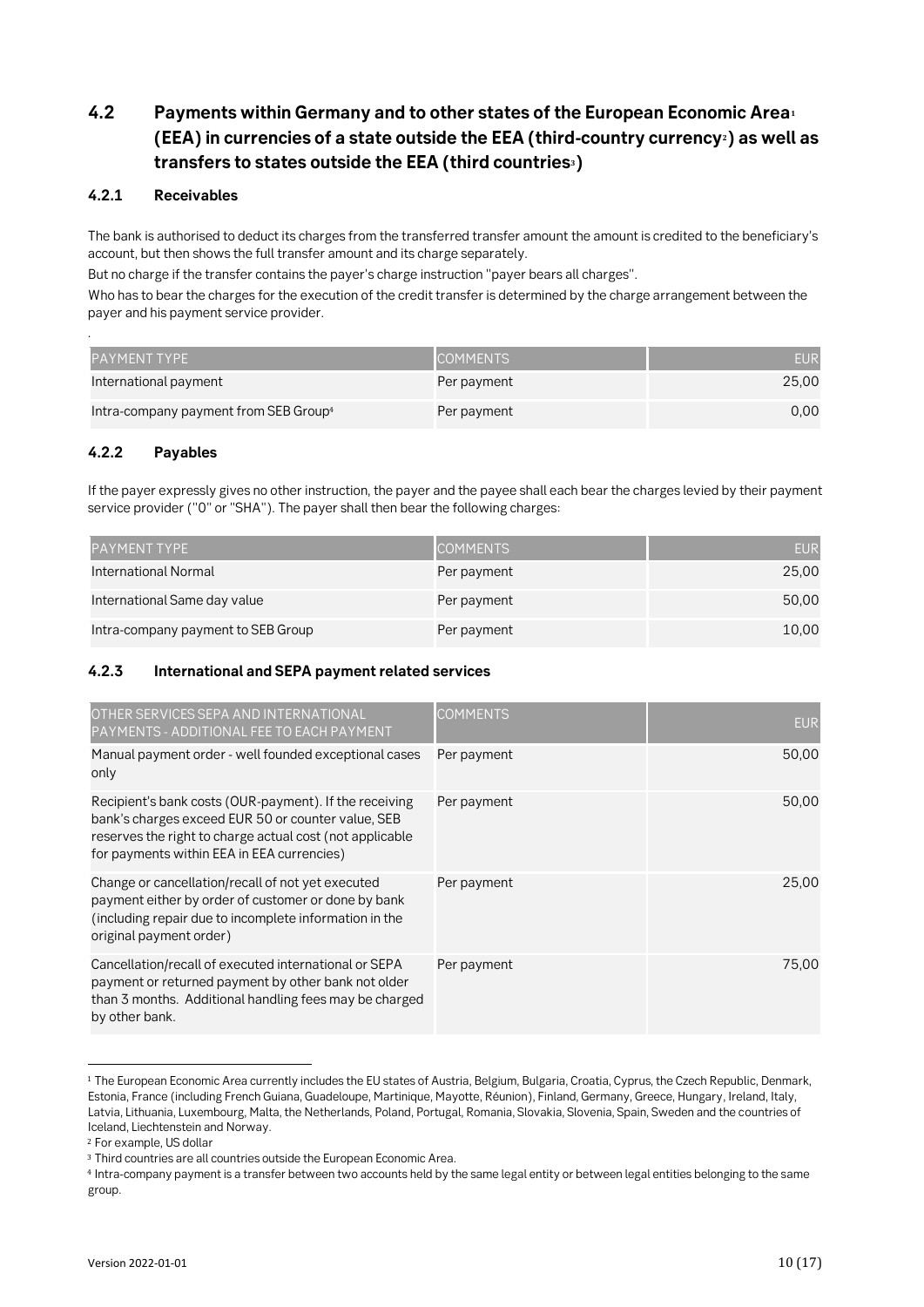| Investigations of executed payment not older than 3<br>months. The price includes any additional fees charged by<br>other bank. | Per payment               | 75.00  |
|---------------------------------------------------------------------------------------------------------------------------------|---------------------------|--------|
| Investigations, enquires, claims and extra handling                                                                             | Per hour + external costs | 140.00 |

| EXPLANATION OF THE FEE OPTIONS |                                                                                                                       |
|--------------------------------|-----------------------------------------------------------------------------------------------------------------------|
| <b>OUR</b>                     | Ordering client bears all fees                                                                                        |
| SHARE                          | The ordering client shall bear the charges incurred by his bank,<br>and the beneficiary shall bear all other charges. |
| BEN                            | Beneficiary bears all fees                                                                                            |

#### **Notice:**

In the case of the charge instruction "0/SHA", charges may be deducted from the transfer amount by the intermediary payment service providers based in a country outside the EEA and by the payment service provider of the payee.

In the case of the charge instruction "2/BEN", charges may be deducted from the transfer amount by each of the payment service providers involved, if applicable.

| POSSIBLE FEE OPTIONS DESTINATION COUNTRY<br>(OUTGOING PAYMENTS) OR COUNTRY OF<br>ORIGIN (INCOMING PAYMENTS) | <b>CURRENCY</b>                                                                                                              | POSSIBLE FEE OPTIONS |
|-------------------------------------------------------------------------------------------------------------|------------------------------------------------------------------------------------------------------------------------------|----------------------|
| $EEA$ countries <sup>1</sup>                                                                                | - EURO or EEA-currency <sup>2</sup><br>- No currency exchange (e.g. $EUR \rightarrow EUR$ ;<br>$GBP \rightarrow GBP$ ; etc.) | <b>SHARE</b>         |
| EEA countries <sup>22</sup>                                                                                 | - EURO or EEA-currency<br>- with currency exchange (e.g. $EUR \rightarrow GBP$ ;<br>$GBP \rightarrow EUR$ ; etc.)            | <b>SHARE</b>         |
| EEA countries <sup>22</sup>                                                                                 | - Third-country currency <sup>3</sup> (e.g. USD, JPY, etc.)                                                                  | <b>SHARE</b>         |
| Countries outside the EEA <sup>4</sup>                                                                      | - EURO or EEA-currency <sup>23</sup><br>- Third-country currency <sup>24</sup>                                               | SHARE, BEN, OUR      |

<span id="page-10-0"></span>Offshore CNY (CNH) accounts are charged in offshore CNY and maintained in onshore CNY. Customers receive a corresponding note in the credit/debit advice.

#### **A deviation from the above fee options is not possible.**

**Please note that SEB AB Frankfurt Branch does not accept paper-based payment orders or payment orders by fax.**

<sup>&</sup>lt;sup>1</sup> The European Economic Area currently includes the EU states of Austria, Belgium, Bulgaria, Croatia, Cyprus, the Czech Republic, Denmark, Estonia, France (including French Guiana, Guadeloupe, Martinique, Mayotte, Réunion), Finland, Germany, Greece, Hungary, Ireland, Italy, Latvia, Lithuania, Luxembourg, Malta, the Netherlands, Poland, Portugal, Romania, Slovakia, Slovenia, Spain and Sweden, as well as the countries of Iceland, Liechtenstein and Norway.

<sup>2</sup> EEA currencies currently include: Euro, Bulgarian Lev, Danish Krone, Icelandic Krona, Croatian Kuna, Norwegian Krone, Polish Zloty, Romanian Leu, Swedish Krona, Swiss Franc, Czech Koruna, Hungarian Forint

<sup>3</sup> for example, US Dollar

<sup>4</sup> Third countries are all countries outside the European Economic Area.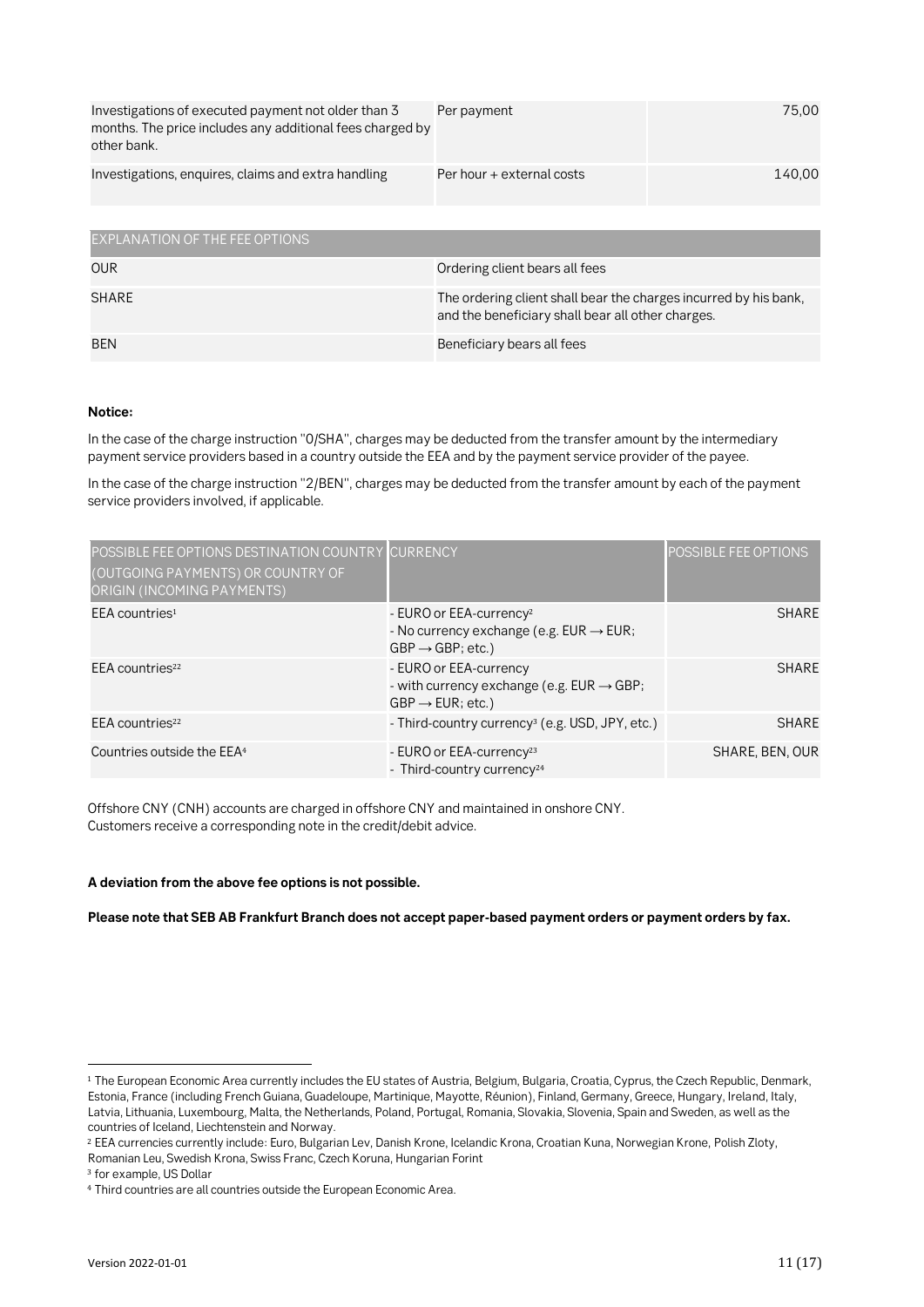## **5. Global Channels**

### **5.1 C&I Online**

| <b>IMPLEMENTATION</b>                                                                                            | <b>COMMENTS</b>                                                                                                                                    | <b>EUR</b>         |
|------------------------------------------------------------------------------------------------------------------|----------------------------------------------------------------------------------------------------------------------------------------------------|--------------------|
| Implementation and training - Set up of Authorisation<br>Administrators and Signatories, C&I Online introduction | Start-up fee per new customer<br>including one training session.<br>Additional costs for travel and<br>accommodations may be added to<br>the price | According to offer |
| MANAGING ACCOUNTS IN C&I ONLINE <sup>1</sup>                                                                     | <b>COMMENTS</b>                                                                                                                                    | <b>EUR</b>         |
| SEB account                                                                                                      | Per account and month                                                                                                                              | 7,00               |
| Other bank accounts                                                                                              | Per account and month                                                                                                                              | 20,00              |
|                                                                                                                  |                                                                                                                                                    |                    |
| <b>ANALYTICS SERVICES</b>                                                                                        | <b>COMMENTS</b>                                                                                                                                    | <b>EUR</b>         |
| Analytics                                                                                                        | Per user and month, VAT will be<br>added to the price.                                                                                             | 40,00              |
| Cash Flow Forecasting                                                                                            | Per user and month. VAT will be<br>added to the price.                                                                                             | 50,00              |
|                                                                                                                  |                                                                                                                                                    |                    |
| <b>OTHER</b>                                                                                                     | <b>COMMENTS</b>                                                                                                                                    | <b>EUR</b>         |
| Digipass - security device                                                                                       | Per item. VAT will be added to the<br>price                                                                                                        | 30,00              |

### **5.2 Integration Services**

| GLOBAL CORPORATE ACCESS AND GLOBAL CORPORATE COMMENTS<br><b>ACCESS OVER EBICS</b> |                       | <b>EUR</b>         |
|-----------------------------------------------------------------------------------|-----------------------|--------------------|
| GCA/GCAOE, Implementation                                                         | Per implementation    | According to offer |
| GCA/GCAOE, Integration                                                            | Per set-up and month  | 100,00             |
| - Additional company                                                              | Per company and month | 10,00              |
|                                                                                   |                       |                    |
| CORPORATE ACCESS OVER SWIFT                                                       | <b>COMMENTS</b>       | <b>EUR</b>         |
| CA <sub>o</sub> S, Implementation                                                 | Per implementation    | According to offer |
| CAoS, Integration (SWIFTNet FIN)                                                  | Per month and set-up  | 17,00              |
| - Additional company                                                              | Per company and month | 10,00              |
| CAoS, Integration (SWIFTNet FIN & SWIFTNet FileAct)                               | Per month and set-up  | According to offer |
| - Additional company                                                              | Per company and month | 10,00              |
| Account Access via another bank <sup>2</sup>                                      | Per account and month | 35,00              |

<sup>1</sup> Includes corporate authorization system, Online reporting with 18 months storage of transactions, payment module, file upload and download.

<sup>&</sup>lt;sup>2</sup> Account Access fee is only applicable when payment instructions are sent from other banks to SEB. In the channel CAoS, Integration (SWIFTNet FIN) with direct customer connection to SEB, payment instructions are included in the channel fee.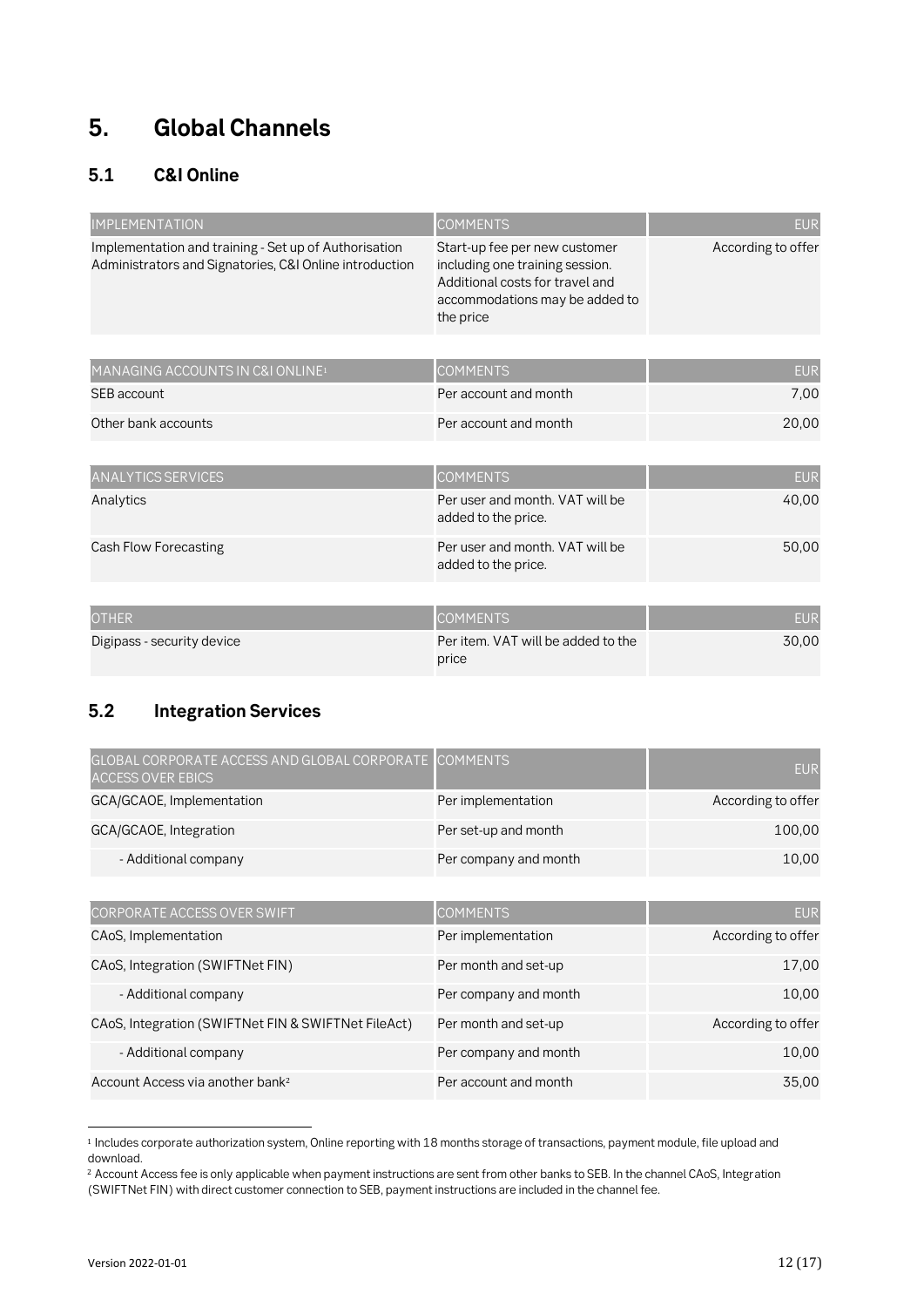| INTEGRATION VIA SERVICE PROVIDER ' | <b>ICOMMENTS</b>      | EUR   |
|------------------------------------|-----------------------|-------|
| Cloud integration                  | Per company and month | 12.50 |

### **5.3 Reporting in Global Standards**

| REPORTING IN GLOBAL STANDARDS <sup>1</sup> | <b>COMMENTS</b>        | <b>EUR</b> |
|--------------------------------------------|------------------------|------------|
| Account statement via file                 | Per account and report | 0,80       |
| Transaction report via file                | Per account and report | 0.40       |
| Interest report                            | Per account and report | 0,80       |
| Intraday account report                    | Per account and report | 0.40       |

<sup>1</sup> Global standards include ISO 20022 and SWIFT MT. Prices applicable to reporting through File Handling Service in C&I Online, Global Corporate Access, Global Corporate Access over EBICS, Corporate Access over SWIFT and Cloud Integration. For local reporting standards see "local channels".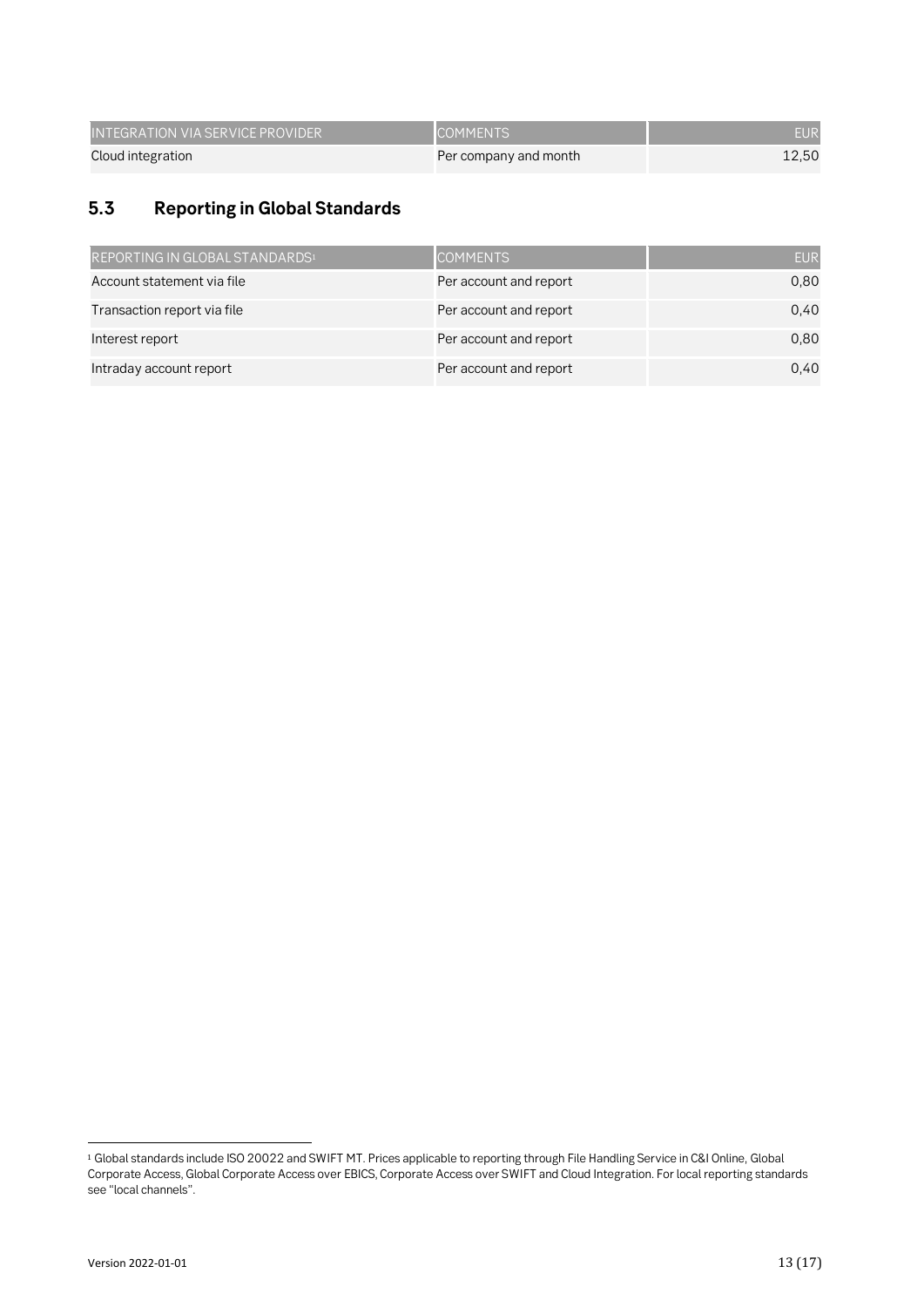## **6. Additional Services**

### **6.1 Resources and projects**

| <b>SERVICE</b>                                                                                                                                                                                                                                                      | <b>COMMENTS</b>                                                                   | <b>EUR</b> |
|---------------------------------------------------------------------------------------------------------------------------------------------------------------------------------------------------------------------------------------------------------------------|-----------------------------------------------------------------------------------|------------|
| <b>Project Management support</b><br>Large scale project support outside of standard<br>implementation                                                                                                                                                              | VAT will be added to the price, per<br>hour. Can be offered at an all-in<br>price | 200,00     |
| Cash management additional support<br>Additional support, research, smaller size projects or<br>other non-standard service requests outside of standard<br><i>implementations</i>                                                                                   | VAT will be added to the price, per<br>hour. Can be offered at an all-in<br>price | 140,00     |
| Channel and integration support and training<br>In house training or implementation outside of<br>standard implementations for C&I Online, GCA, CAoS or<br>other integrations.<br>Configurations and set-up of file channels outside of<br>standard implementations | VAT will be added to the price, per<br>hour. Can be offered at an all-in<br>price | 140.00     |

### **6.2 Advanced support**

| <b>SERVICE</b>                                                   | <b>COMMENTS</b>         | <b>EUR</b>         |
|------------------------------------------------------------------|-------------------------|--------------------|
| Financial transactions - major corporate<br>acquisitions/mergers | Dependent on complexity | According to offer |
| Monitoring of financial transactions                             | Dependent of complexity | According to offer |
| Complex cash management set-ups                                  | Dependent of complexity | According to offer |

### **6.3 Statistics**

| <b>SERVICE</b>       | <b>COMMENTS</b> | <b>EUR</b> |
|----------------------|-----------------|------------|
| Statistics           | Per request     | 50,00      |
| Statistics - complex | Per hour        | 140,00     |

### **6.4 Fast Track**

| <b>SERVICE</b>            | COMMENTS. | EUR    |
|---------------------------|-----------|--------|
| <b>Fast Track service</b> | Per hour  | 140,00 |

### **6.5 Extra services outside standard offering**

| <b>SERVICE</b>                | <b>COMMENTS</b> | EUR   |
|-------------------------------|-----------------|-------|
| Manual assistance with copies | Per Event       | 30.00 |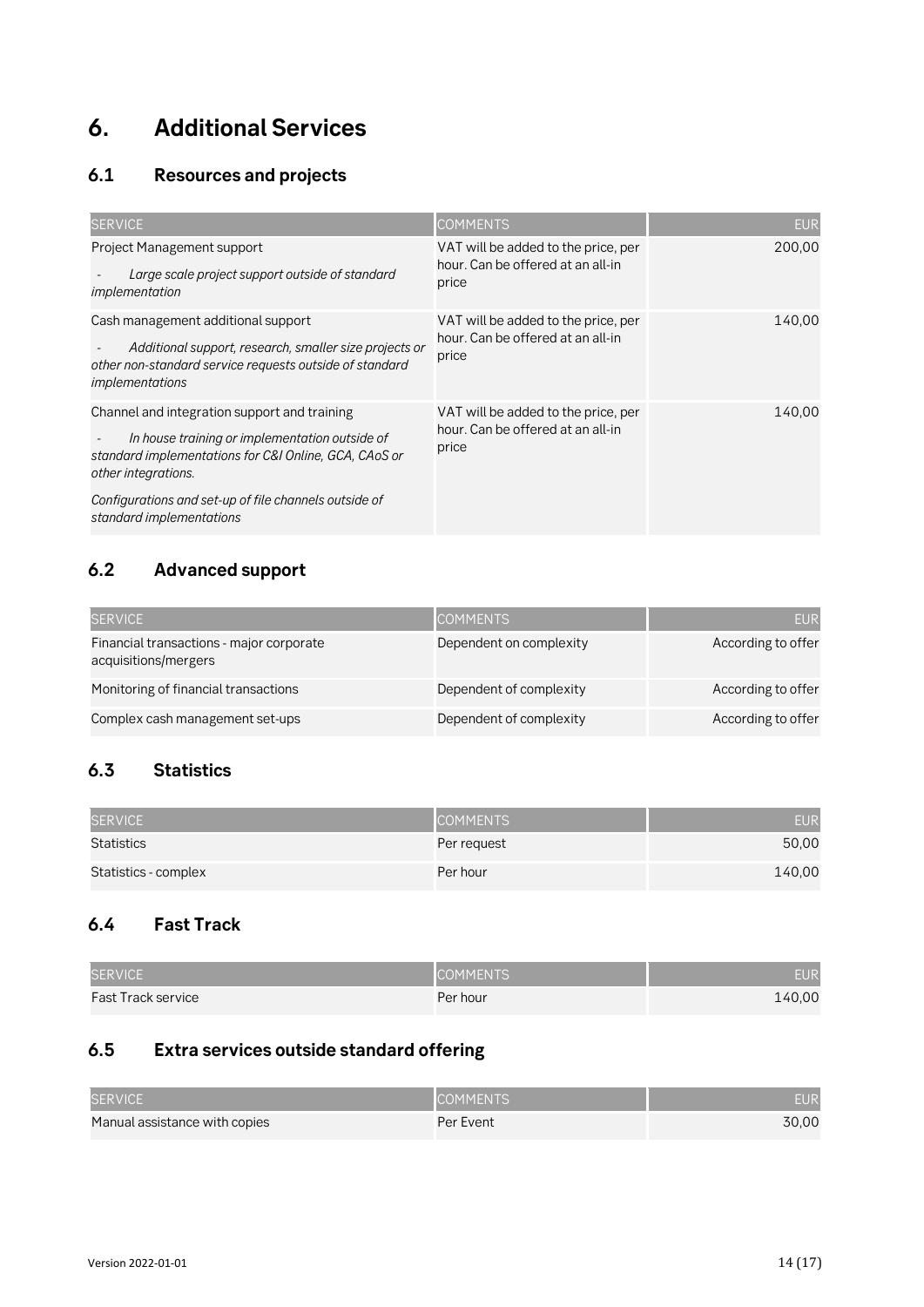| <b>SERVICE</b>                                                                                                                          | <b>COMMENTS</b>                | <b>EUR</b> |
|-----------------------------------------------------------------------------------------------------------------------------------------|--------------------------------|------------|
| Certificates (Cash balance, Cash account ownership,<br>Status Enquiry, Financial Commitments, Account holder's<br>information or other) | Per event                      | 40.00      |
| Other manual services outside standard offering <sup>1</sup>                                                                            | Per hour, VAT may be added     | 140.00     |
| Duplicate of tax notification                                                                                                           | unless the Bank is responsible | 25.00      |

### **6.6 Mail and courier**

| <b>SERVICE</b>  | <b>COMMENTS</b> | <b>EUR</b>            |
|-----------------|-----------------|-----------------------|
| Normal mail     | Per event       | 15,00                 |
| Registered mail | Per event       | 20,00                 |
| Courier         | Per event       | $20,00 + actual cost$ |

<sup>1</sup> Examples of services rendered include manual reload and reactivation of files, electronical collection from commercial registers among others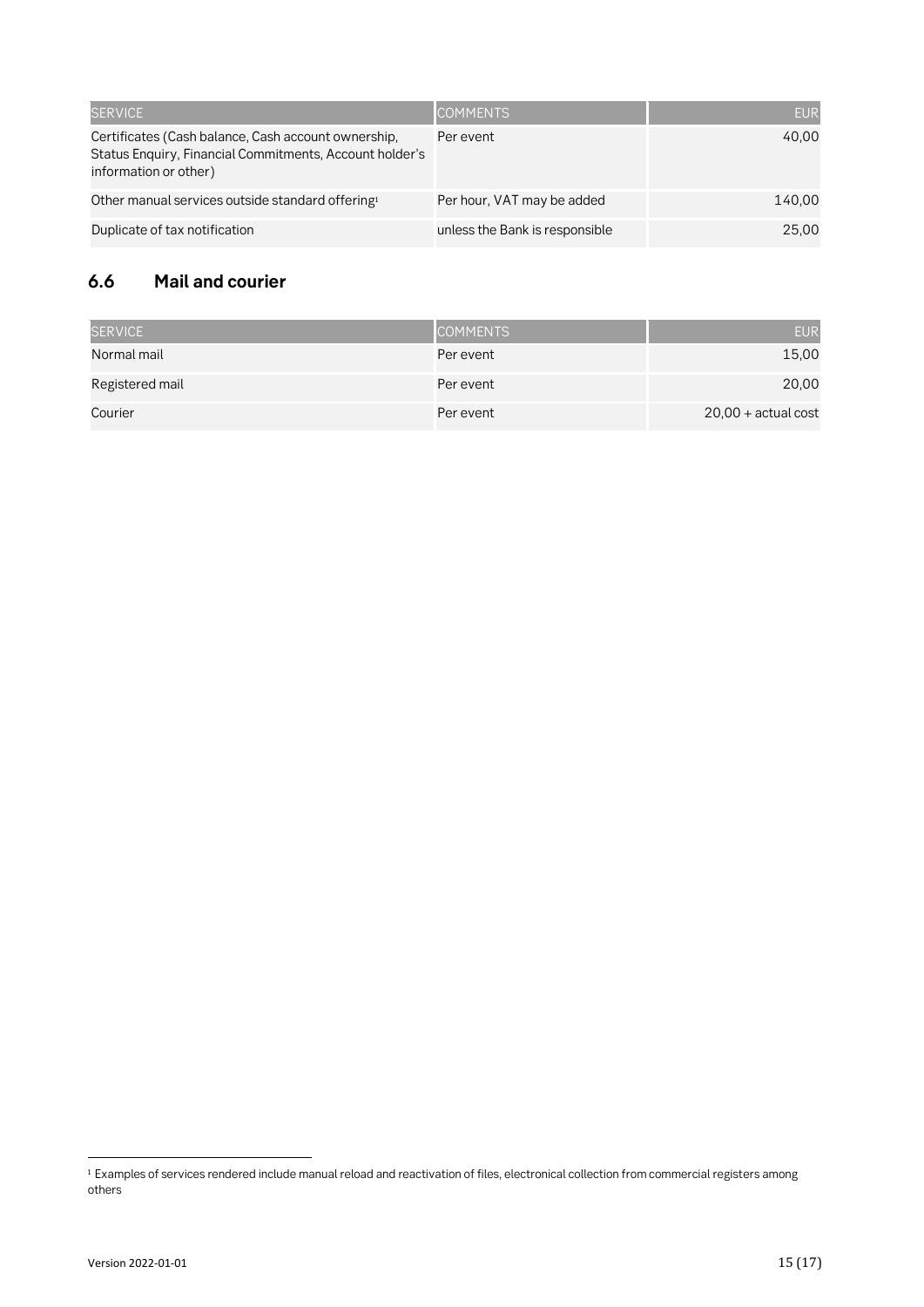## **7. Prices for financial instruments**

### **7.1 Execution of client orders to buy or sell financial instruments**

#### **7.1.1 Buying and selling**

#### **A. Expense information**

| <b>PRODUKT</b>                                                  |  |  |
|-----------------------------------------------------------------|--|--|
| <b>Bonds</b>                                                    |  |  |
| <b>Commodities Derivatives</b>                                  |  |  |
| FX Derivatives (inkl. Options/Swaps/NDF)                        |  |  |
| Interest Rate Derivatives (Swaps/CapFloors/Structured Products) |  |  |
| Shares in investment funds                                      |  |  |

Information on the costs and fees of the listed products are available for both professional clients and eligible counterparties on the following page:

[Regulatory costs and charges | SEB \(sebgroup.com\)](https://sebgroup.com/our-offering/markets-and-trading/regulatory-costs-and-charges)

To log in, enter the username and password specified in the categorization letter.

#### **B. Partial executions**

For the first partial execution, a standard fee is charged. A percentage considering the minimum fee and any third-party execution fees. For the second partial execution, only a percentage fee based on the market value is charged, neither minimum fee nor third party execution fees apply.

#### **7.1.2 Other orders**

| <b>TRANSACTION</b>                                               | <b>COMMENTS</b> |
|------------------------------------------------------------------|-----------------|
| Issuing or change of a limited order                             | Free of charge  |
| Registered mail                                                  | Free of charge  |
| Execution of equity transactions without purchase/sale or option | Free of charge  |